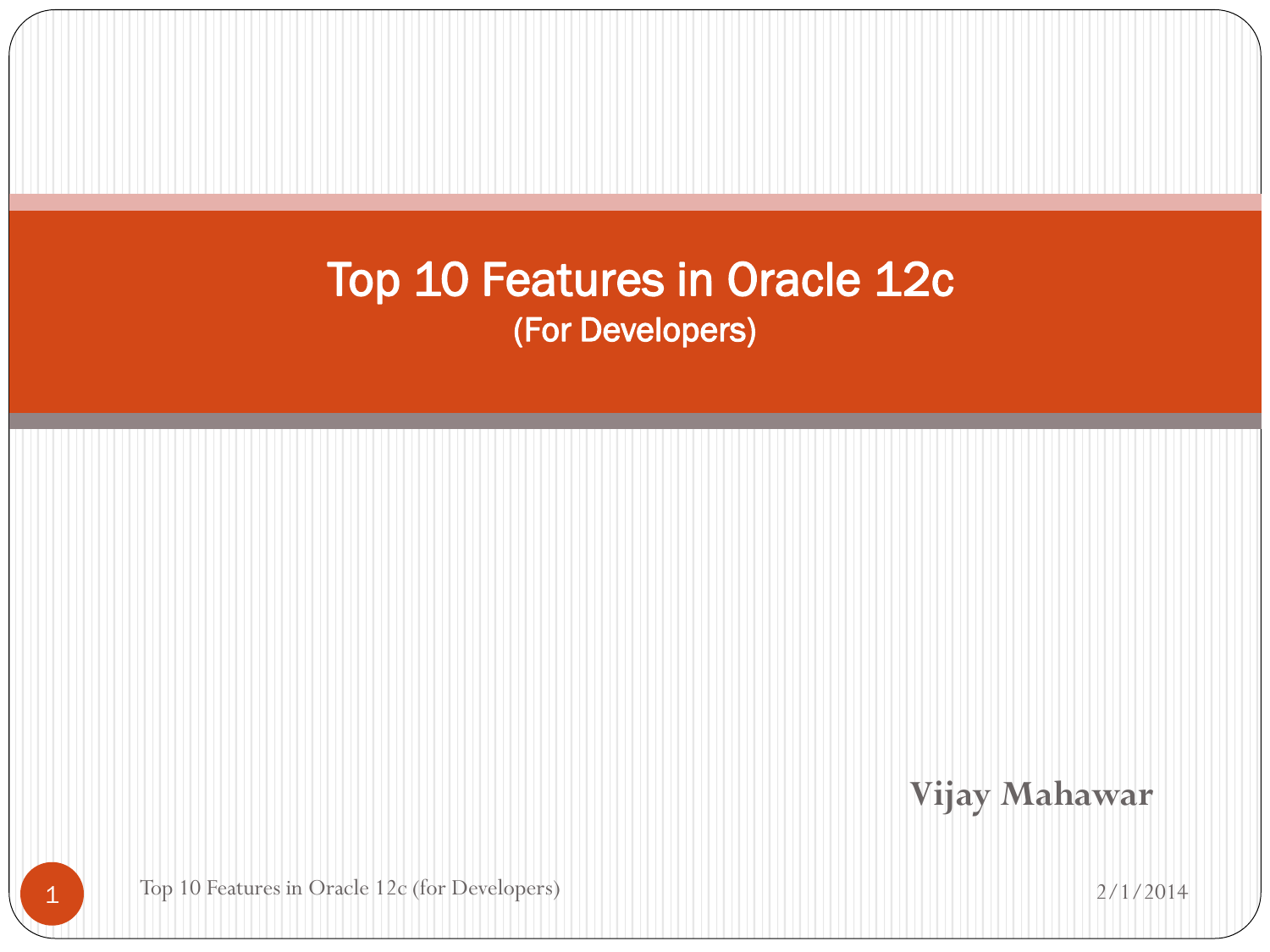#### Oracle Version History

| Year | Oracle<br><b>Version</b><br><b>History</b>                      | <b>Suffix Info</b>              | <b>Releases</b>                                                            | <b>Desupport</b>                                                                                                                  |
|------|-----------------------------------------------------------------|---------------------------------|----------------------------------------------------------------------------|-----------------------------------------------------------------------------------------------------------------------------------|
| 2001 | Oracle 9i                                                       | 'i' stands for 'internet'       | R1 & R2                                                                    | Jul $2008$ (extn)                                                                                                                 |
| 2004 | Oracle 10g                                                      | 'g' stands for 'grid'           | R1 & R2                                                                    | $R1 - \text{Jan } 2012 \text{ (extn)}$<br>$R2 - \text{Jul } 2013 \text{(extn)}$                                                   |
| 2007 | Oracle 11g                                                      | 'g' stands for 'grid'           | R1 & R2                                                                    | $R1 - Aug\ 2015(extn)$<br>$R2 - \text{Jan } 2015 \text{(full)}$                                                                   |
| 2013 | Oracle 12c                                                      | 'c' stands for 'cloud<br>ready' | Linux only                                                                 | N/A                                                                                                                               |
|      | <b>Understanding Oracle</b><br><b>Database Releases Numbers</b> |                                 | Major database<br>release number<br>Database maintenance<br>release number | 12.1.0.1.0<br>Platform specific<br>release number<br>Component specific<br>release number<br>Application server<br>release number |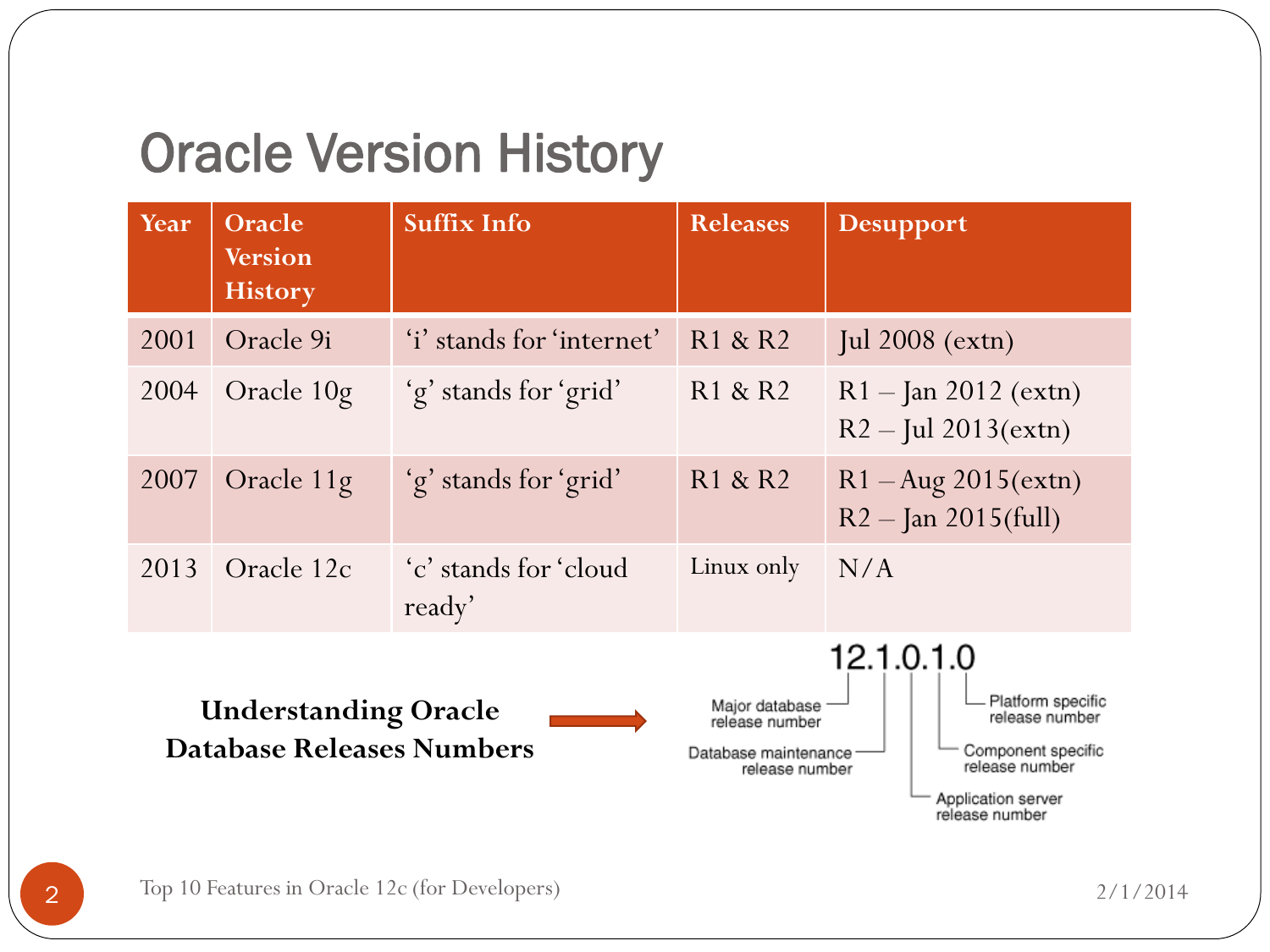

**Source:** Oracle 12c Interactive Reference Guide from Oracle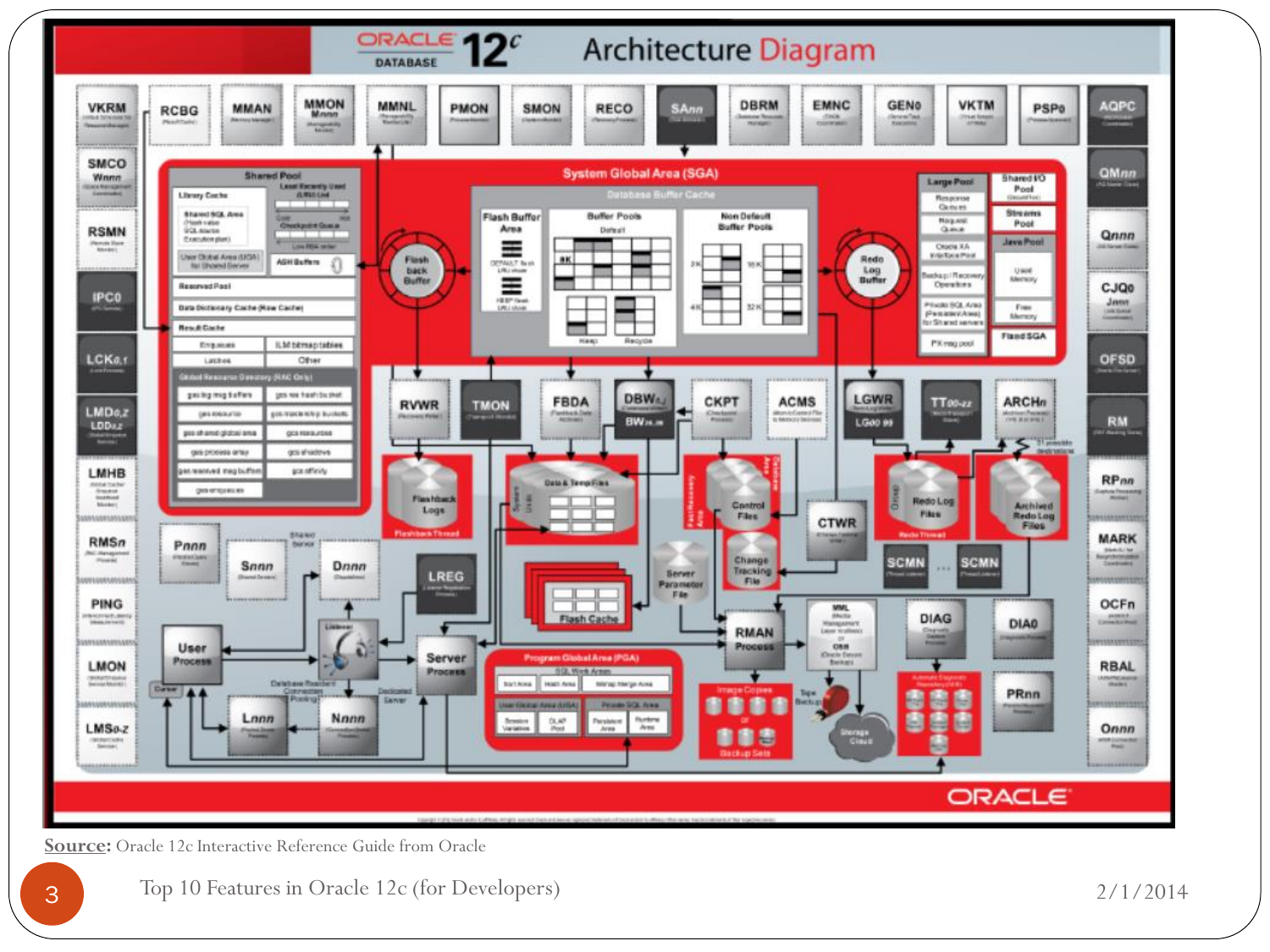- 1. Pluggable Databases
- 2. Invisible Columns
- 3. Duplicate Indexes
- 4. PL/SQL Functions Defined in the SQL WITH Clause
- 5. PL/SQL Unit Security

4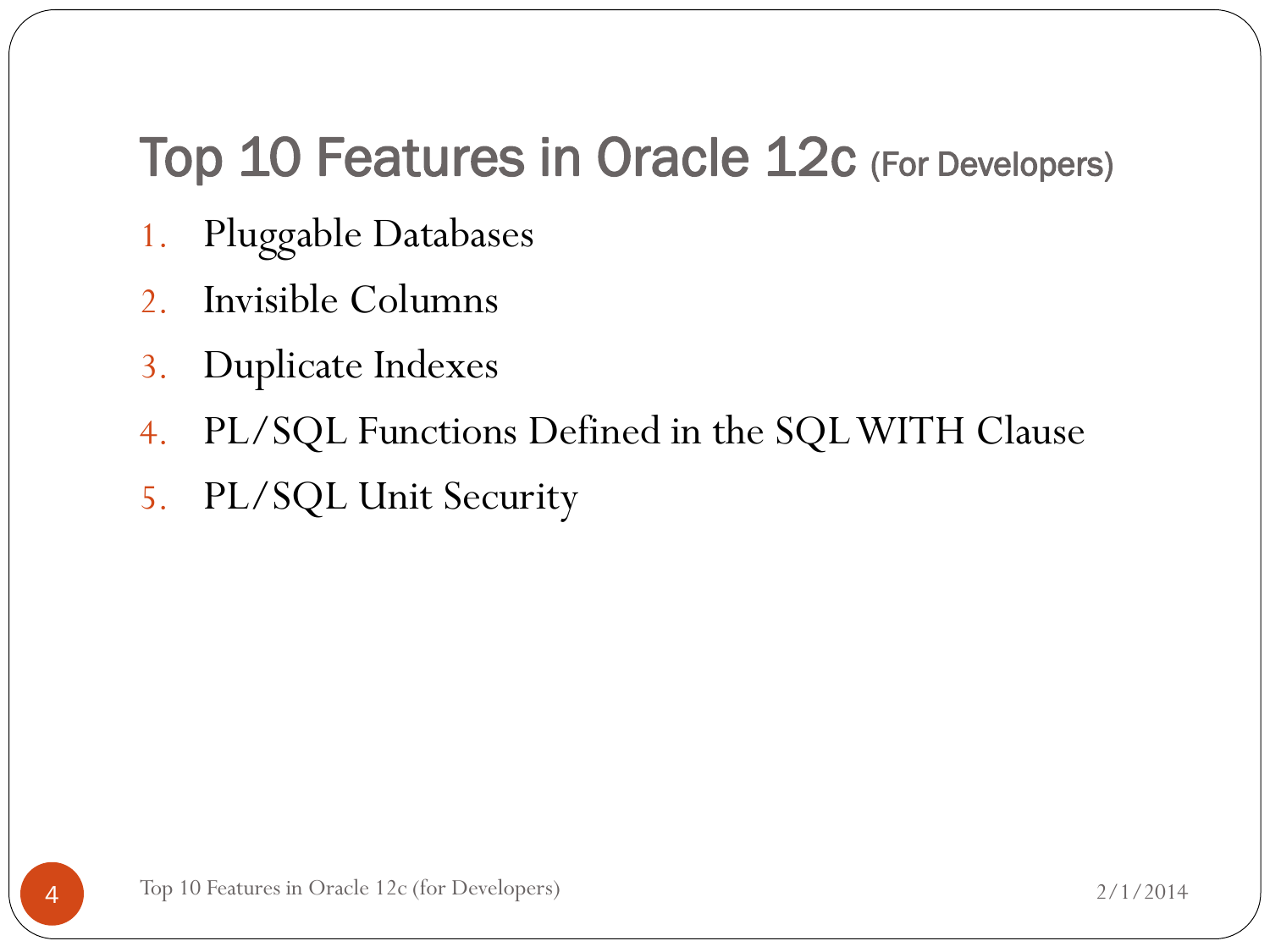- 6. Interval Reference Partitions
- 7. INDENTITY columns
- 8. Increased Size Limit for VARCHAR2, NVARCHAR2, and RAW Data Types
- 9. Booleans in Dynamic PL/SQL
- 10. Implicit Result Sets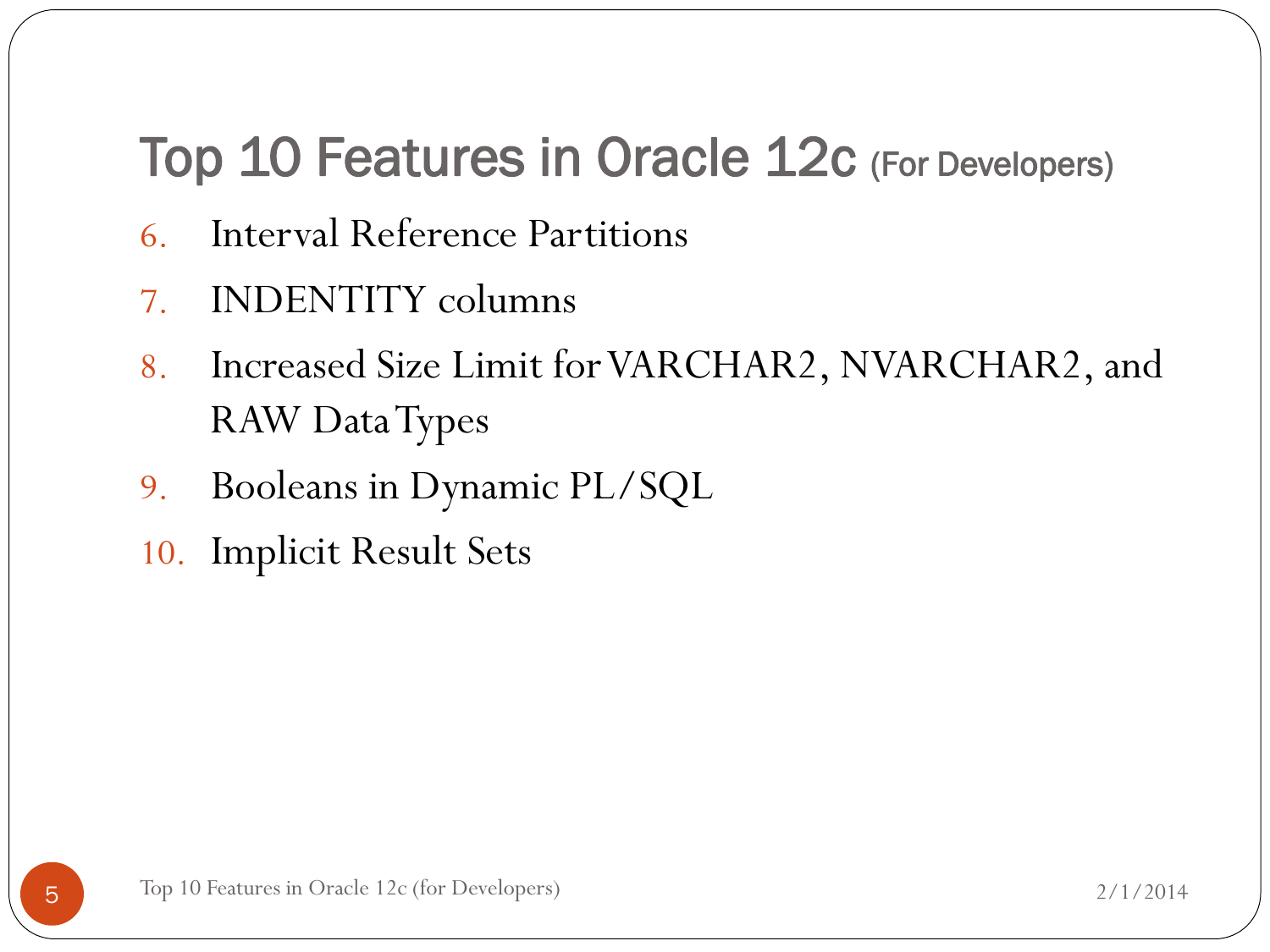#### 1. Pluggable Databases:

**Traditional Oracle Database till 11g** 



Oracle 12c Database

**Container Database(CDB)** With System Metadata & Memory Instance common to each application and shared across PDBs

**Pluggable Databases(PDB)** With each PDB containing user data of each application (Multi-Tenancy). Hence adding to scalability and increasing the ROI

**Source:** http://mahawar.net/blog/2013/07/07/oracle12c-pdb/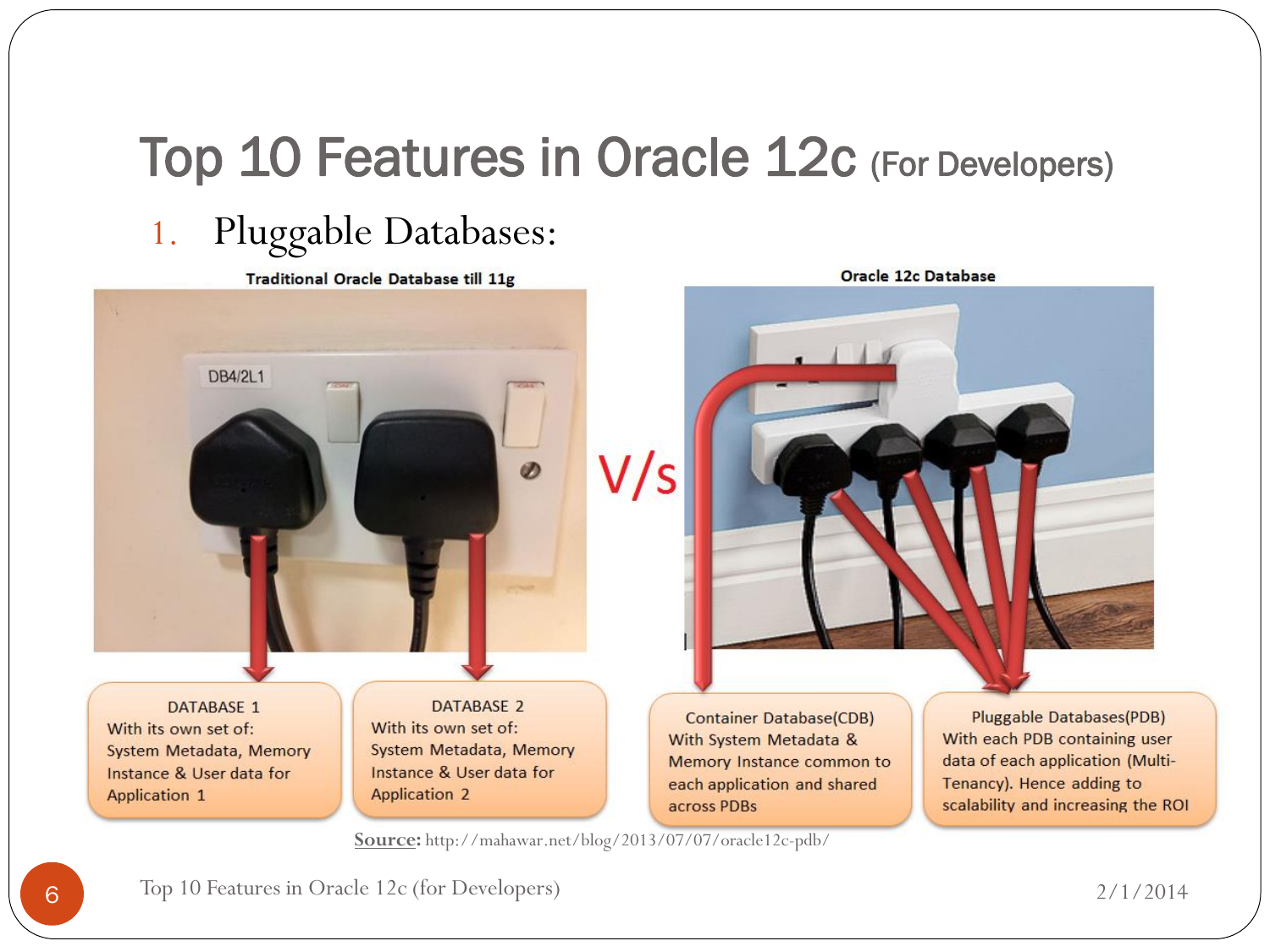2. Invisible Columns and

Oracle 12c database allows to create columns which are invisible.

3. Duplicate Indexes:

Now multiple indexes on the same set of columns is also possible. This is possible by creating the duplicate indexes as invisible.

Parameter used to control the usage of invisible indexes - OPTIMIZER\_USE\_INVISIBLE\_INDEXES.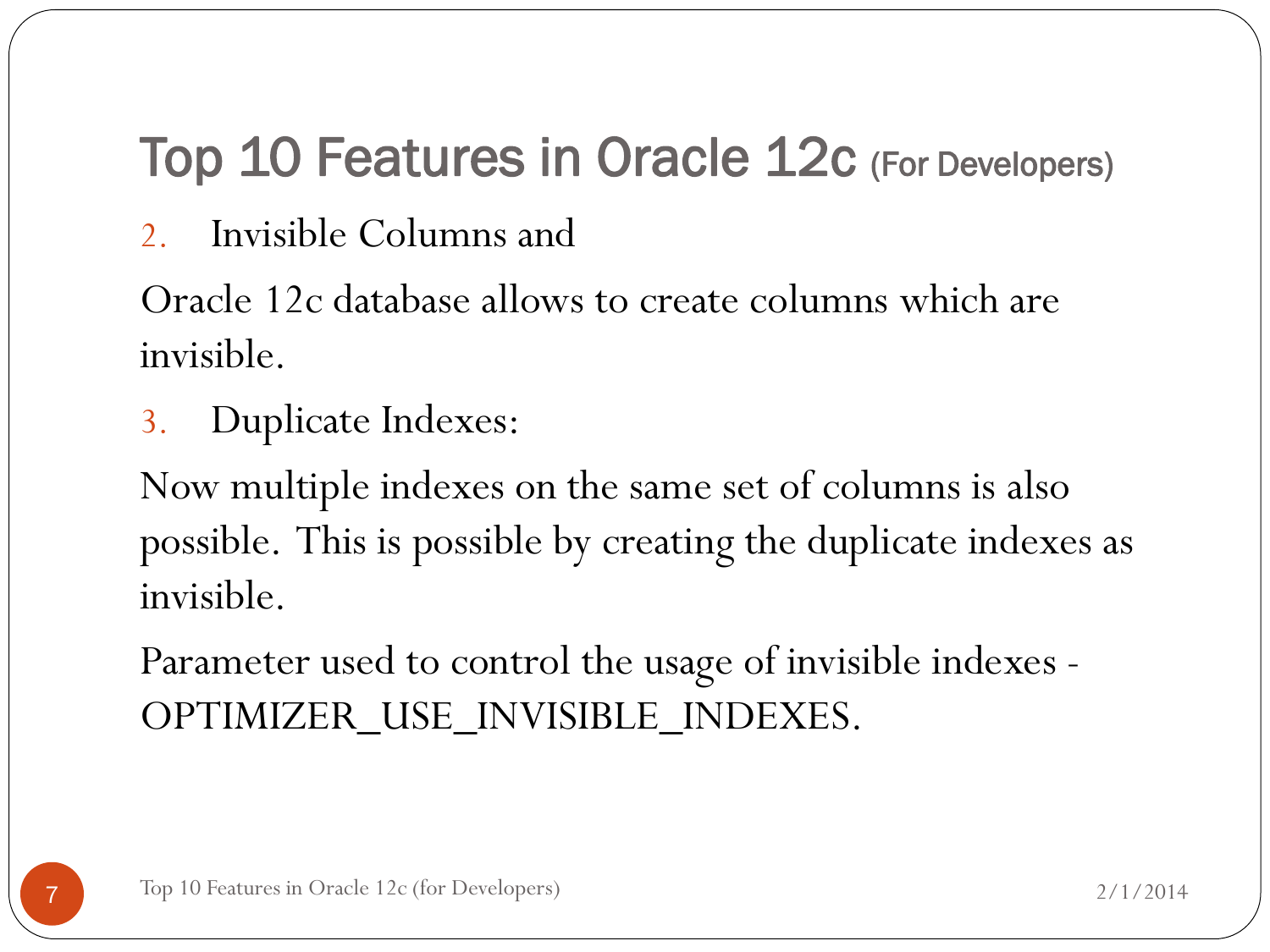4. PL/SQL Functions Defined in the SQL WITH Clause:

In 12c, WITH clause is enhanced to now include PL/SQL units. For instance;

WITH FUNCTION Funtion\_Name(arg1 IN datatype) RETURN datatype IS BEGIN RETURN; END GET\_TEXT; SELECT column1, column2, Function\_Name(column3) FROM TABLE;

Refer demo scripts for working example.

8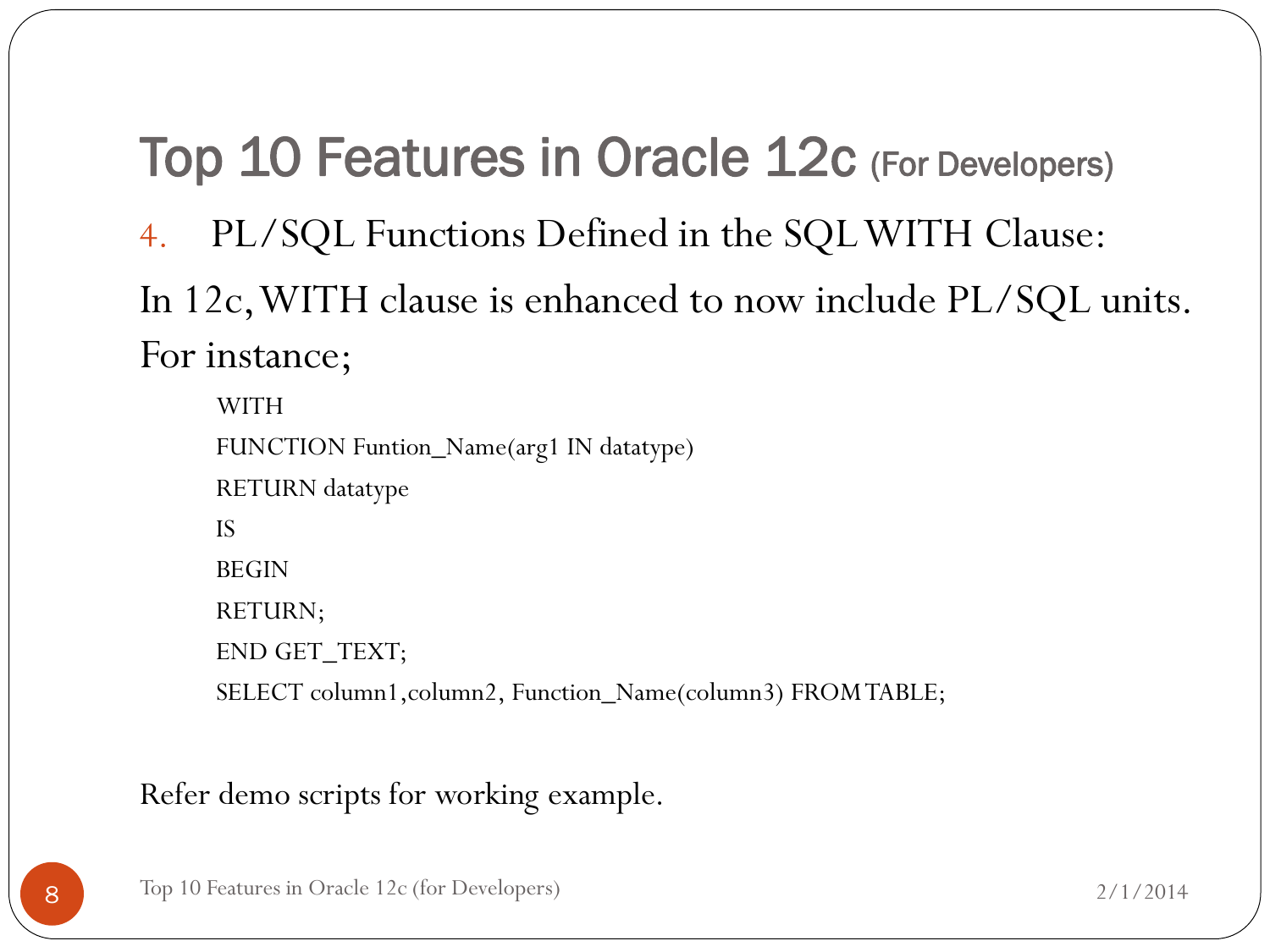#### 5. PL/SQL Unit Security:

Oracle 12c now offers the users to override the default rights of function called from the view. Prior to 12c, the function executed with the rights of the views owner. Now in 12c this can be changed to execute with invokers rights

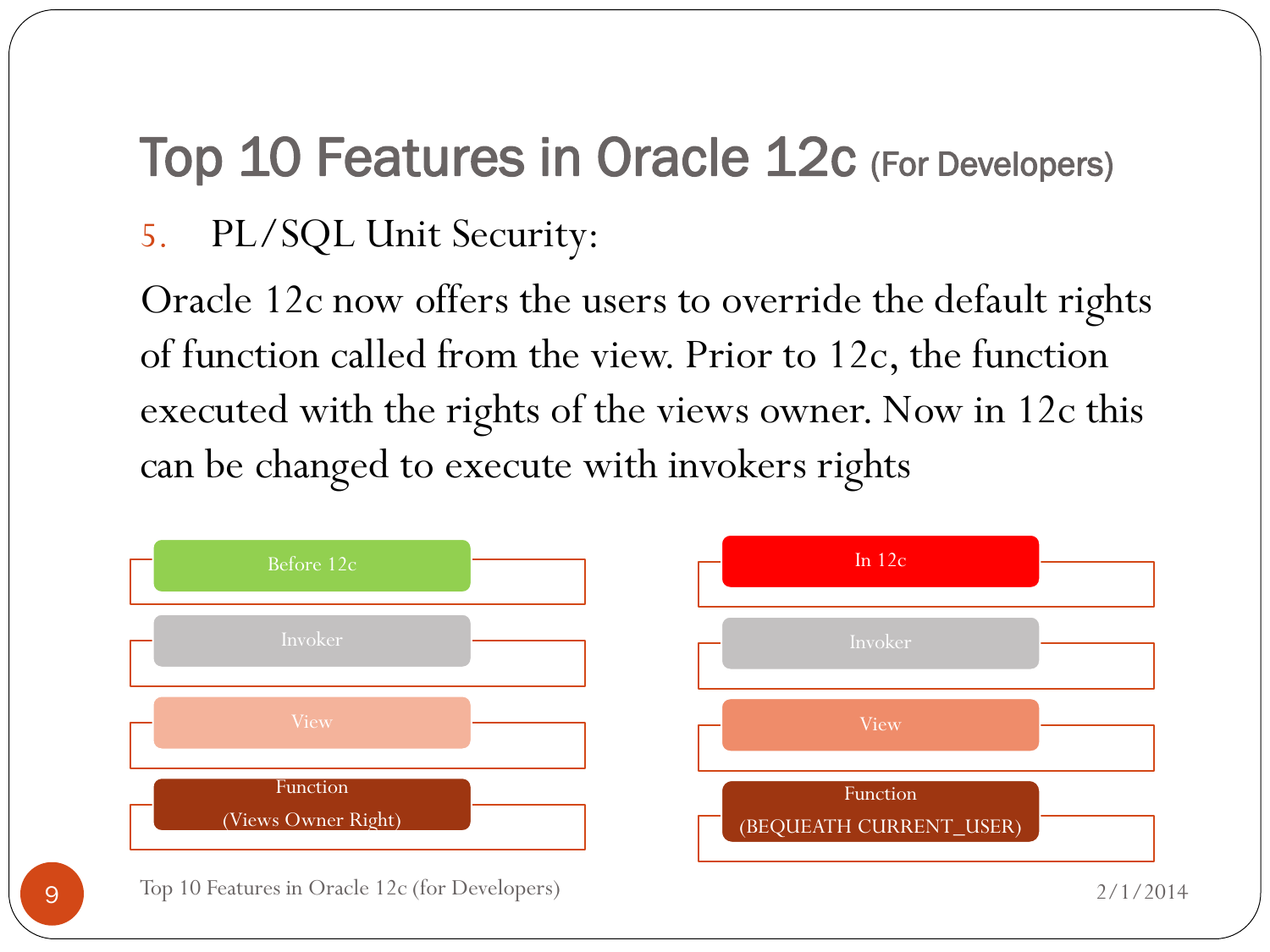#### 6. Interval-Ref Partitions:

You can use interval partitioned tables as parent tables for reference partitioning. Partitions in a reference-partitioned table corresponding to interval partitions in the parent table are created when inserting records into the reference partitioned table.<br>For example, the following SQL statements provides three interval partitions in the parent table and none in the child table:



```
CREATE TABLE par (pk INT CONSTRAINT par pk PRIMARY KEY, i INT)
 PARTITION BY RANGE (i) INTERVAL (10)
  (PARTITION p1 VALUES LESS THAN (10));
 CREATE TABLE chi(fk INT NOT NULL, i INT,
 CONSTRAINT chi_fk FOREIGN KEY(fk) REFERENCES par(pk))
 PARTITION BY REFERENCE (chi fk) ;
 INSERT INTO par VALUES (15, 15);
 INSERT INTO par VALUES (25, 25);
INSERT INTO par VALUES (35, 35);
You can display information about partitions with the USER TAB PARTITIONS view:
SELECT table_name, partition_position, high_value, interval
    FROM USER TAB PARTITIONS WHERE table name IN ('PAR', 'CHI')
    ORDER BY 1, 2;
TABLE NAME
                  PARTITION POSITION HIGH VALUE INT
 CHI
                                      \mathbf{1}NO
 PAR
                                      \mathbf{1}10 NO
 PAR
                                      \overline{2}20 YES
PAR
                                      \overline{3}30 YES
PAR
                                                 40 YES
```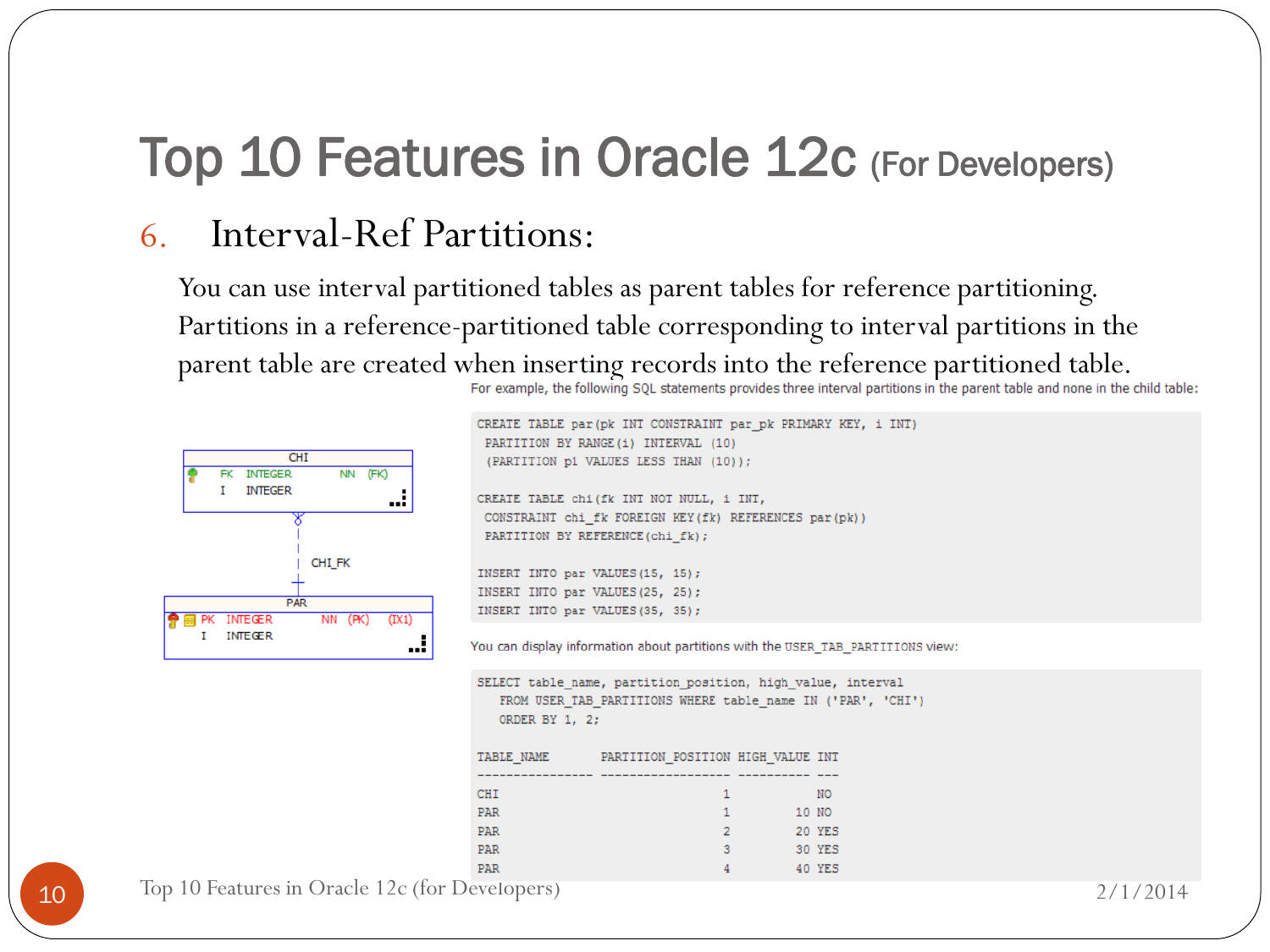7. INDENTITY columns (auto-sequence on a PK), can now use a sequence as a default.

Oracle offers multiple ways to generate unique values for table columns. Use of sequence is one of the most commonly used methods for this - and in Oracle Database 12c you can now call the NEXTVAL function to get that next unique value right within the default value for the column!

```
CREATE TABLE plch_nodes
```
(

```
node_name VARCHAR2(30) DEFAULT 'PLCH_RAC'|| plch_seq.NEXTVAL,
```
node\_pub\_ip VARCHAR2(15) UNIQUE,

CONSTRAINT plch\_nodes\_pk PRIMARY KEY(node\_name)

```
);
```
INSERT INTO plch\_nodes(node\_pub\_ip) VALUES('192.168.2.101'); INSERT INTO plch\_nodes(node\_pub\_ip) VALUES('192.168.2.102');

#### Output:

| NODE_NAME NODE_PUB_IP     |
|---------------------------|
| PLCH_RAC1   192.168.2.101 |
| PLCH_RAC2   192.168.2.102 |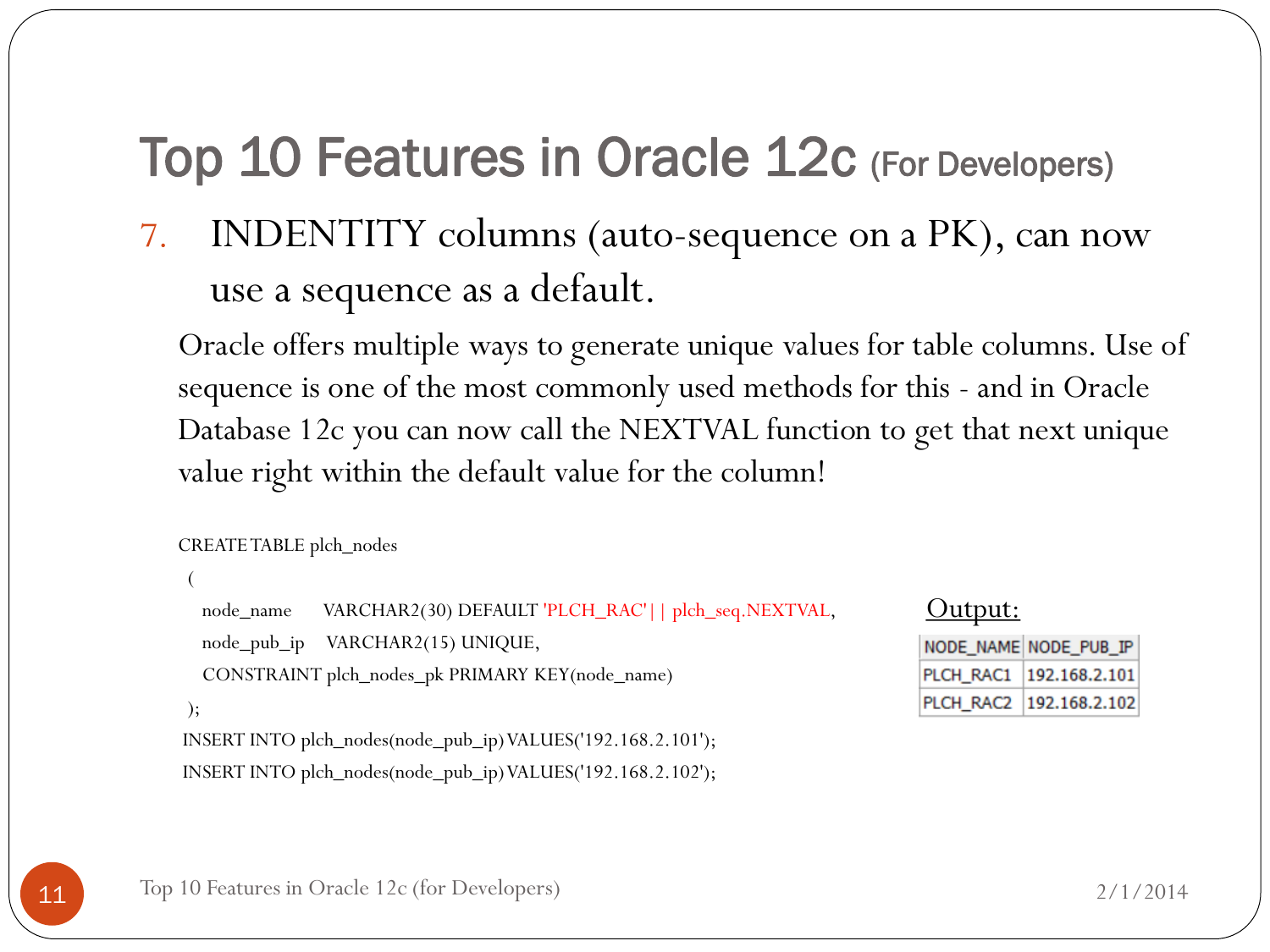8. Increased Size Limit for VARCHAR2, NVARCHAR2, and RAW Data Types Change the setting of MAX\_STRING\_SIZE in the PDB to EXTENDED.

Minimum size is 1 byte or 1 character for VARCHAR2 but now the maximum size for VARCHAR2 and NVARCHAR2 depends on the parameter MAX\_STRING\_SIZE.

32767 bytes or characters if MAX\_STRING\_SIZE = EXTENDED 4000 bytes or characters if MAX\_STRING\_SIZE = STANDARD

Note: You can change the value of MAX\_STRING\_SIZE from STANDARD to EXTENDED. However, you cannot change the value of MAX\_STRING\_SIZE from EXTENDED to STANDARD.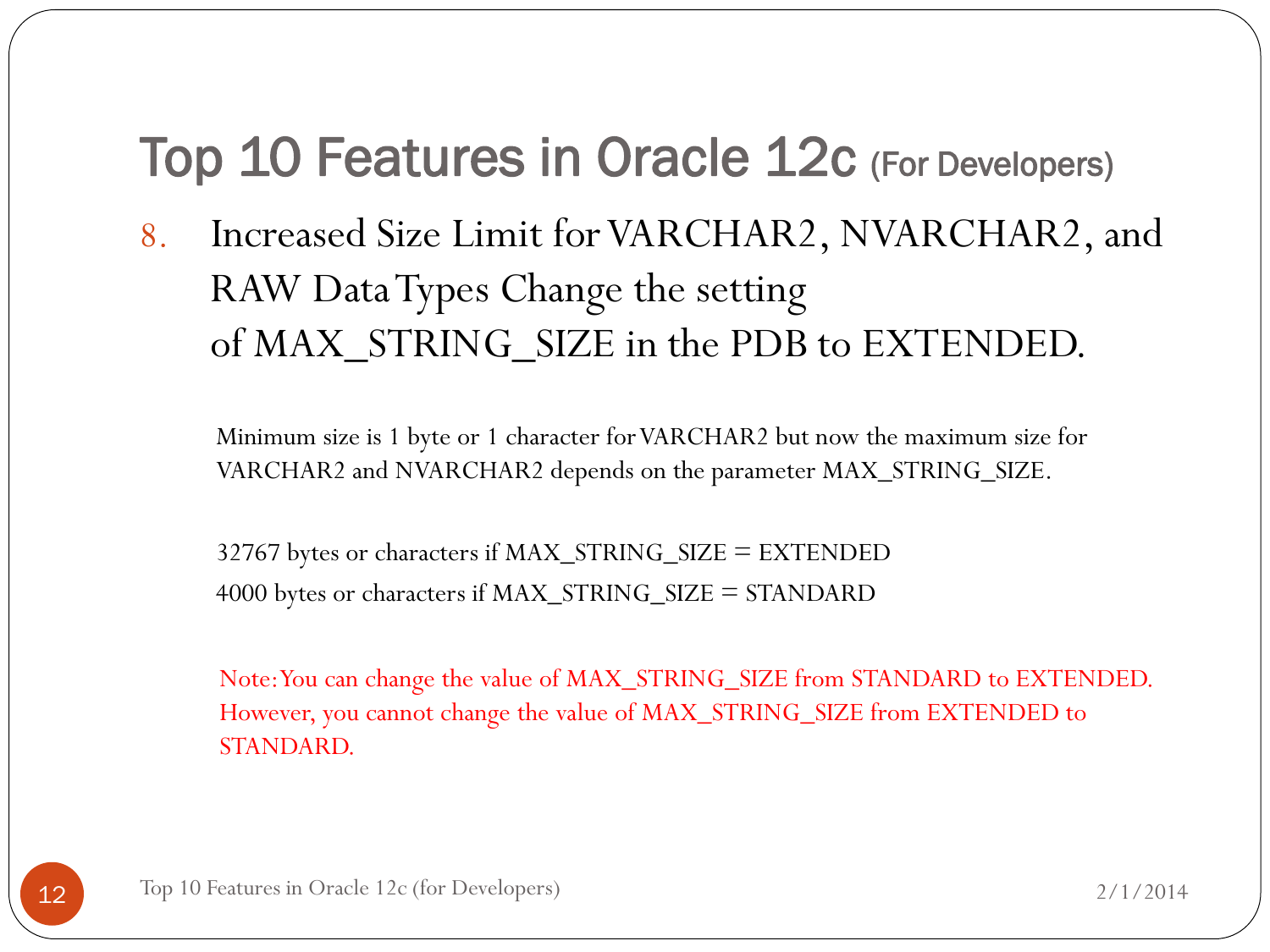9. Booleans in dynamic PL/SQL :

You can use booleans values in dynamic PL/SQL. Boolean can be passed to the PL/SQL routines as bind variable.

```
create or replace procedure are_you_happy(p_bool IN BOOLEAN)
IS
BEGIN
  if p_bool then
    dbms_output.put_line('Happy!');
  else
    dbms_output.put_line('Not yet!');
  end if;
END are_you_happy;
/
begin
      execute immediate 'begin are_you_happy(:a); end;' using TRUE;
      execute immediate 'begin are_you_happy(:a); end;' using FALSE;
END;
```
#### **Output:**

```
Happy!
Not yet!
```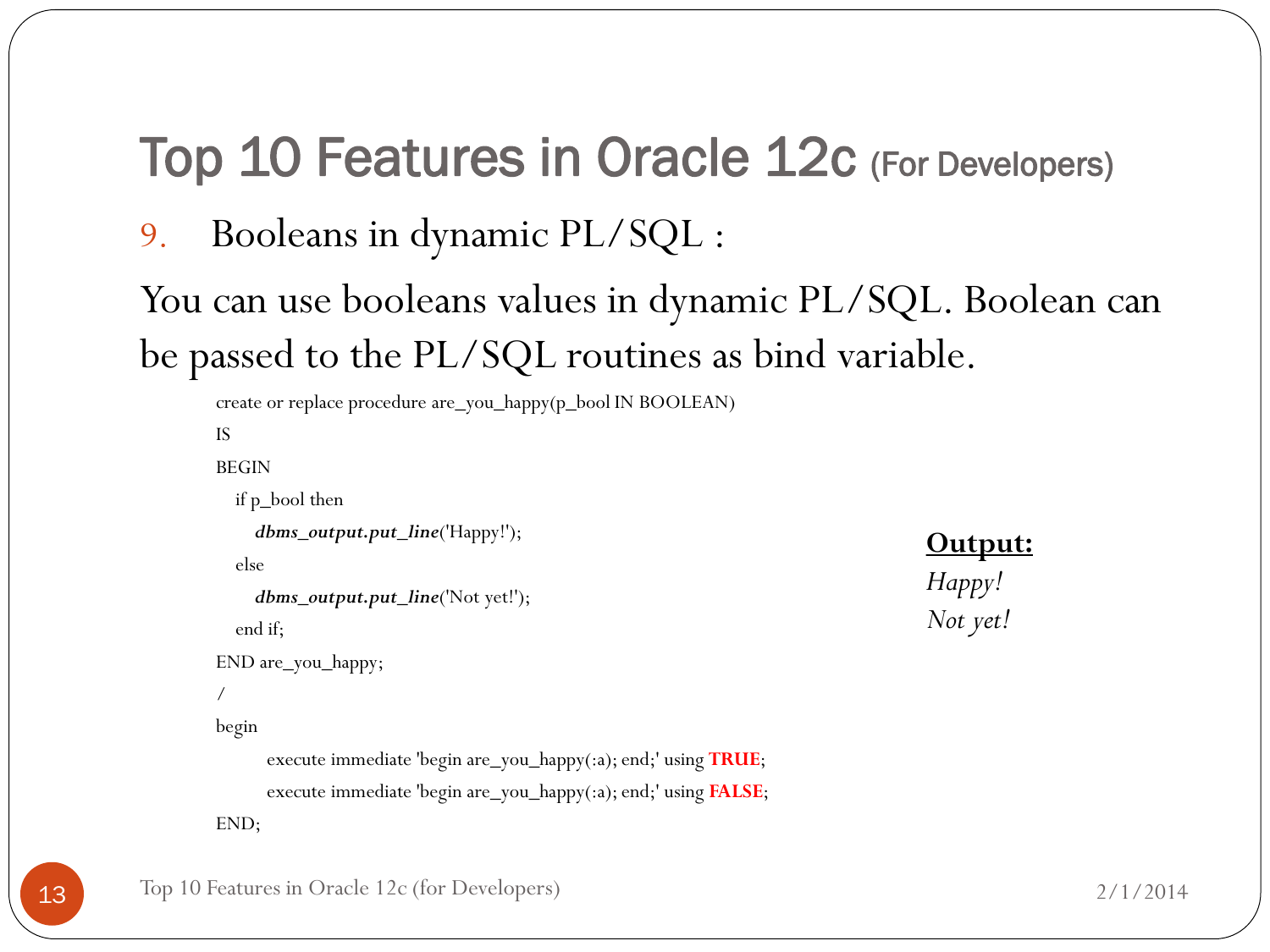#### 10. Implicit Result Sets:

Oracle 12c now offers PLSQL Developers to display the result of sql query directly to the screen. This is made possible the Oracle procedure DBMS\_SQL.RETURN\_RESULT.

C:\app\client\mahawar\product\12.1.0\client\_1\bin\sqlplus.exe

For Instance,

| <b>DECLARE</b>                        |                   | <b>EMPNO ENAME</b> | DEPTNO        |
|---------------------------------------|-------------------|--------------------|---------------|
| REF CURSOR SYS REFCURSOR:             |                   | 7369 SMITH         | 20            |
|                                       |                   | 7499 ALLEN         | 30            |
| <b>BEGIN</b>                          |                   | 7521 WARD          | 30            |
|                                       |                   | 7566 JONES         | 20            |
| <b>OPEN REF CURSOR FOR</b>            |                   | 7654 MARTIN        | 30            |
| SELECT EMPNO, ENAME, DEPTNO FROM EMP; |                   | 7698 BLAKE         | 30            |
|                                       |                   | 7782 CLARK         | 10            |
| DBMS_SQL.RETURN_RESULT(REF_CURSOR);   |                   | 7788 SCOTT         | 20            |
|                                       |                   | 7839 KING          | 10            |
| END;                                  |                   | 7844 TURNER        | 30            |
|                                       |                   | 7876 ADAMS         | -20           |
|                                       |                   | EMPNO ENAME        | <b>DEPTNO</b> |
|                                       |                   |                    |               |
|                                       |                   | 7900 JAMES         | 30            |
|                                       |                   | 7902 FORD          | 20            |
|                                       |                   | 7934 MILLER        | 10            |
|                                       | 14 rows selected. |                    |               |

 $\begin{array}{c|c|c|c|c} \hline \textbf{m} & \textbf{m} & \textbf{m} \end{array}$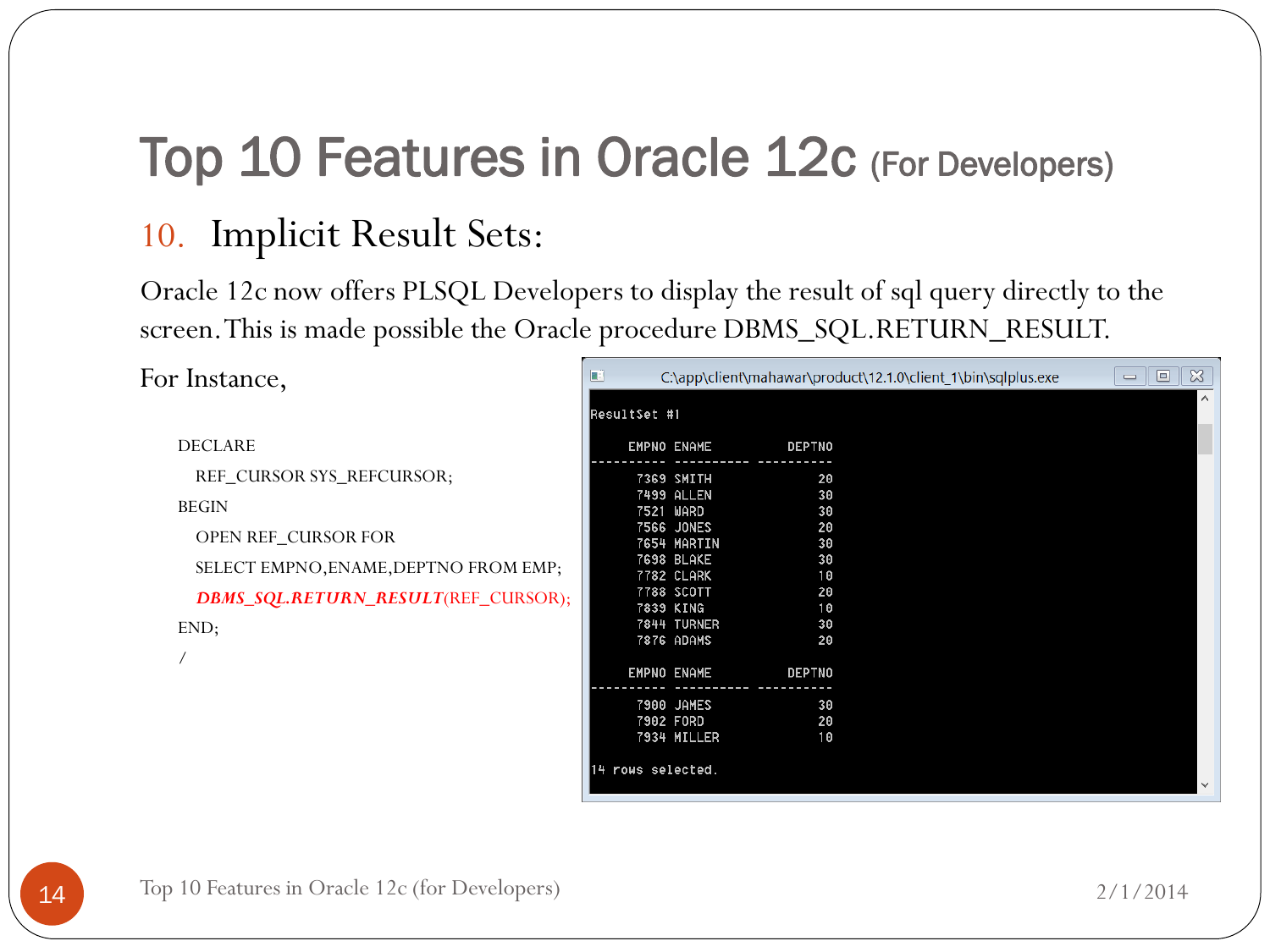### References

- Oracle Database 12c: Interactive Quick Reference:
- http://www.oracle.com/webfolder/technetwork/tutorials/obe/db/12c/r1/poster/OUTPUT\_p oster/poster.html
- PL/SQL Enhancements by Steven Feuerstein:
- http://www.oracle.com/technetwork/issue-archive/2013/13-sep/o53plsql-1999801.html
- Lewis Cunningham Top Features in 12c:
- http://it.toolbox.com/blogs/oracle-guide/my-top-10-oracle-database-12c-new-features-53280
- Orafaq Oracle Version History:
- http://www.orafaq.com/wiki/Oracle\_database
- Oracle Documentation About Oracle Release Numbers:
- http://docs.oracle.com/cd/E11882\_01/server.112/e10819/intro.htm#i1008567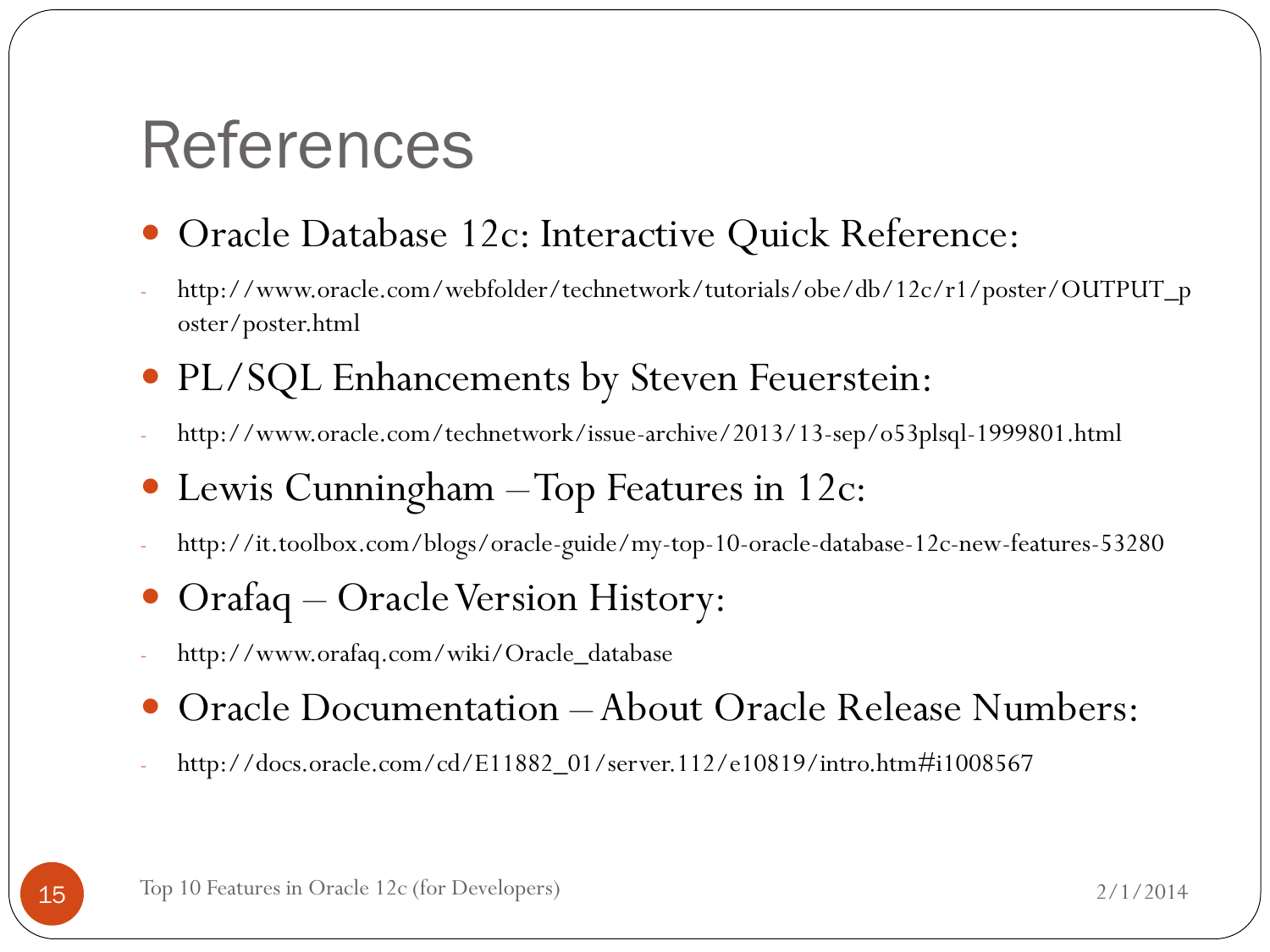# Q & A